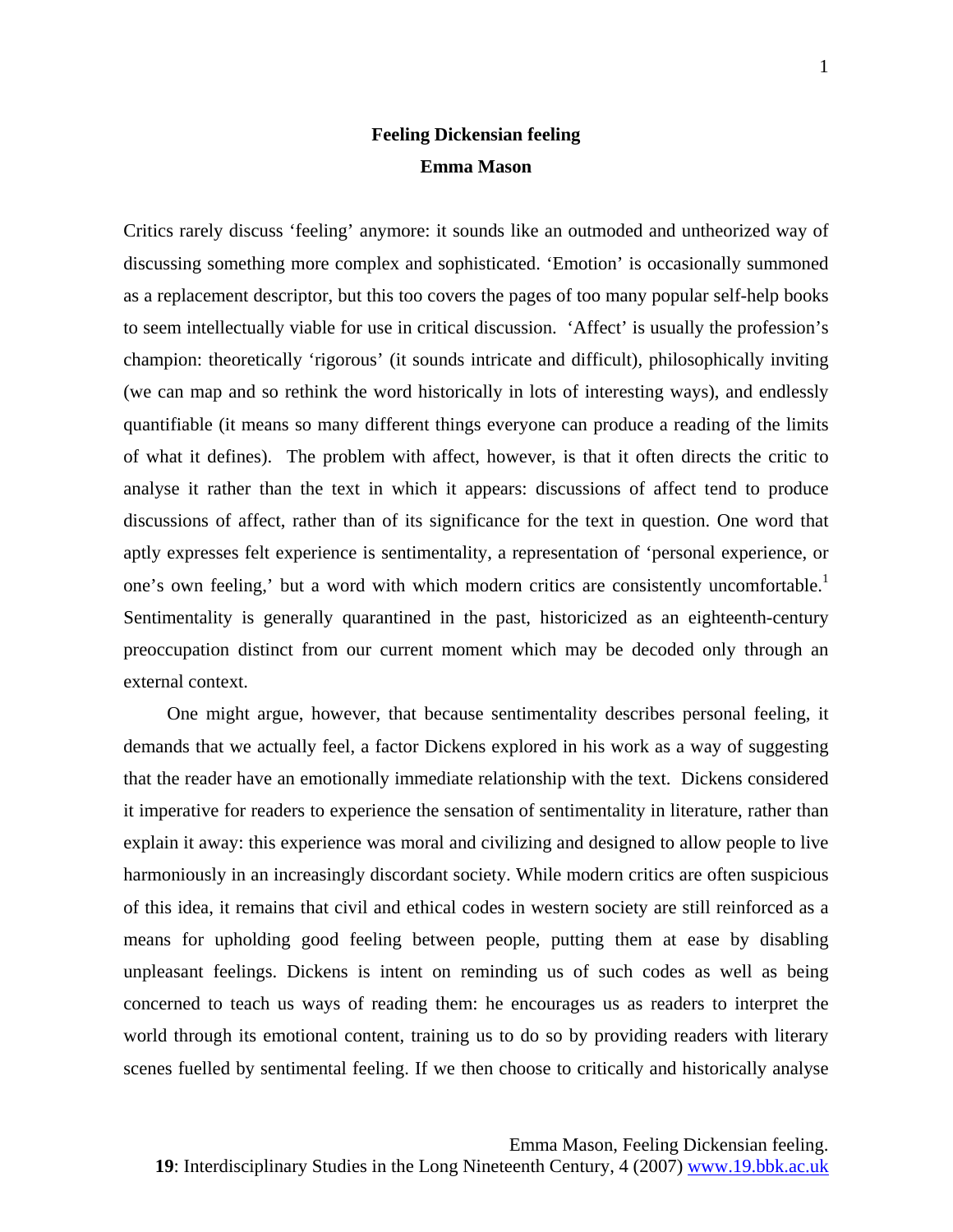these scenes, rather than experience the feeling within them, we miss their sensual expression and turn sentimentality into something else. There is certainly a long tradition of doing just this, beginning with Oscar Wilde's jab at *The Old Curiosity Shop* (1840-41) ('one must have a heart of stone to read the death of little Nell without laughing') but widely reflected in many twentieth-century critical assessments of Victorian sentiment. Aldous Huxley considered Dickens a model example for discussion in his *Vulgarity in Literature* (1930); and George Orwell critiqued him for his 'unnecessary detail' and lack of 'poetic feeling.<sup>[2](#page-18-1)</sup> Critics like Philip Allingham argue that Victorian sentimentality is nothing more than 'a writer's conscious indulgence in emotion for its own sake, pushing the reader to emotional peaks through exaggeration, manipulation of language and situation, and mechanical tricks,' like dead or dying children, vulnerable puppies etc.<sup>3</sup>

This paper, then, is concerned with why modern literary criticism, notably that inflected by new historicism, is so intent on stripping sentimentalism of its sentimental feeling. In Part I, I discuss the problems that ensue when feelings are separated from criticism and suggest that new historicism avoids addressing immaterial subjects, like feeling or belief, by translating them into external events. Modernity's difficulties with feeling are well rehearsed and I build on these concerns to assess their specificity for criticism of writers, like Dickens, who depend on its expression and reception. Part II turns to Teresa Brennan's *The Transmission of Affect* (2004) and its forwarding of a model of feeling that works through what she calls 'living attention,' an everyday-life version of what literary critics do when they close read. In light of her work I suggest that we might consider new modes of reading which privilege feeling over analysis, and discernment over judgement. Finally, Part III offers a reading of 'A Christmas Carol' (1842) that first, presents Ebenezer Scrooge as a cautionary figure who begins by quantifying the world and ends by feeling it; and second, focuses on the emotional content of the tale to demonstrate what I will call here a sense-based criticism, a way of reading that privileges specificity and particularity in the reading process, both of words and sentences but also of readers' responses.

I

The idea of 'compartmentalizing' feeling has become increasingly popular with a profession obsessed with, but troubled by variant feelings, suggesting as it does that we separate assorted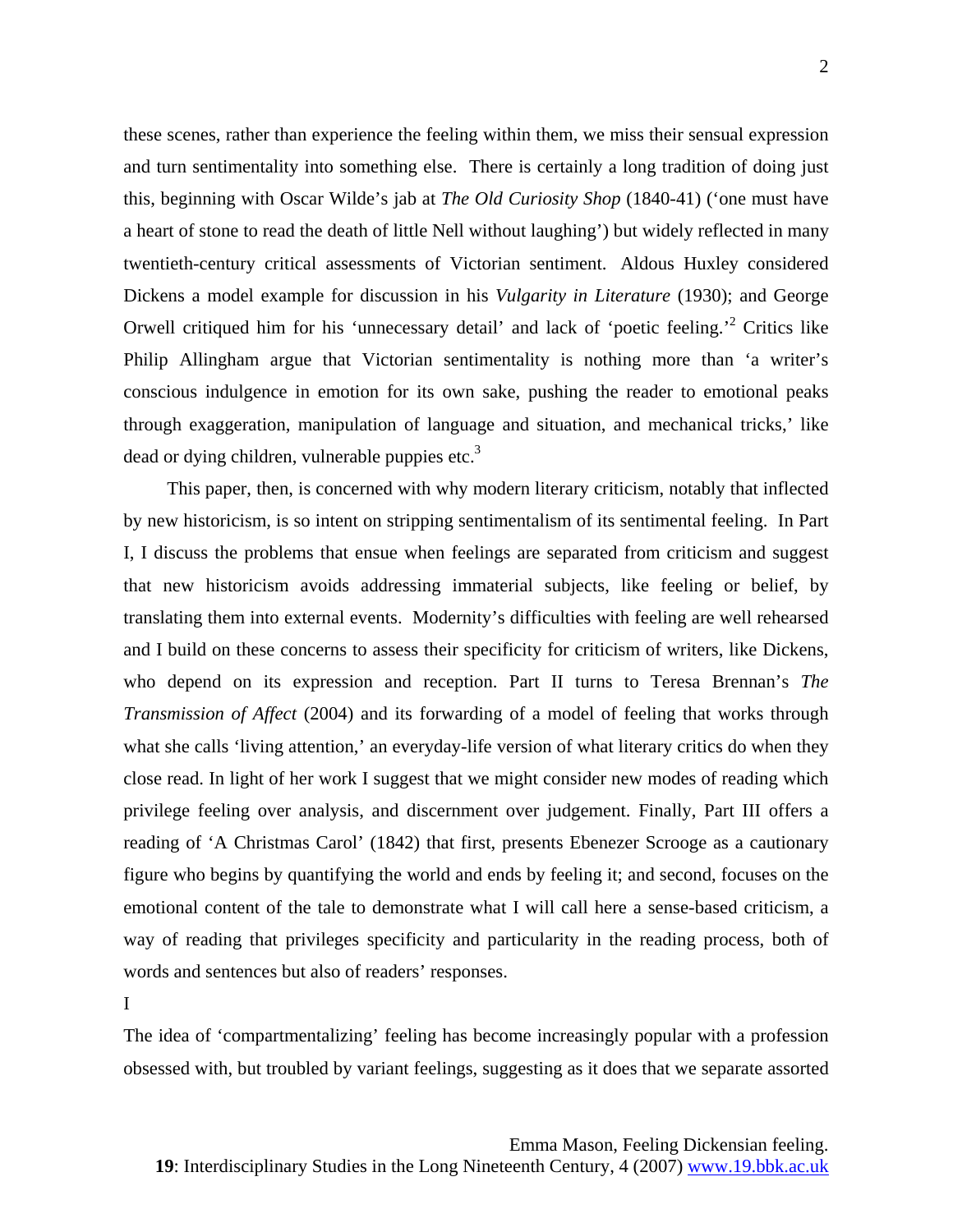experiences of feeling into isolated categories, or compartments, for safe-keeping. The compartmentalizer thus relates to his or her body and mind like a train in which feelings associated with mundane, routine activities sit in one carriage playing scrabble, while those related to work or professional life sit in another with their laptops, and those wrapped up with more powerful or deep emotional experiences trail in the last coach half-asleep, weighed down underneath all the luggage. Which is all very well until it comes to comprehending literary expressions of sentimentality which demand that the reader associate (rather than dissociate, as T. S. Eliot put it) all one's feelings together - bodily and mental - in order that an engagement with the text succeed.<sup>4</sup> One might choose not to connect with the text's expression of feeling by adopting an aloof, ironic, removed or cynical mode of reading, but such a stance, as the Victorians warned, serves only to estrange the reader from what he or she reads and consequently his or her culture and society.

Echoing this Victorian concern, much recent criticism, by Brennan but also others like Wendy Wheeler, Isobel Armstrong and James Elkins, for example, demands we stop ignoring our emotional experience of what we read or see.<sup>5</sup> Removing our work from our lives by depositing emotional responses to texts into one box and emotional responses to the world in another has several negative consequences. First, our capacity for a thoughtful and careful response to each experience we have (what Brennan calls 'living attention' and to which we return later) becomes increasingly blunted: filtering what we feel into separate categories serves to dilute and fragment feelings to the extent that we finally can't remember what it means to feel them. We might have 'saved up' our feelings for our private time, but our professional dependence on an identity rooted in a cerebral cynicism at work can dull our senses so much that it becomes increasingly difficult to be emotional in any situation. On the other hand, by severing our response to what we encounter at work from what we confront elsewhere, we risk a split consciousness wherein we arbitrarily release feelings during our leisure time in order to be rid of them in readiness for work time. Feelings become like the worst kind of hobby ('preoccupations with which [we] become mindlessly infatuated merely in order to kill the time', says Adorno), let loose randomly on friends and family and thus dealt with superficially and then misunderstood or repressed.<sup>[6](#page-18-4)</sup> The sense of horror and barbarism hobbies conjure for Adorno derives from his sense that they demand meaningless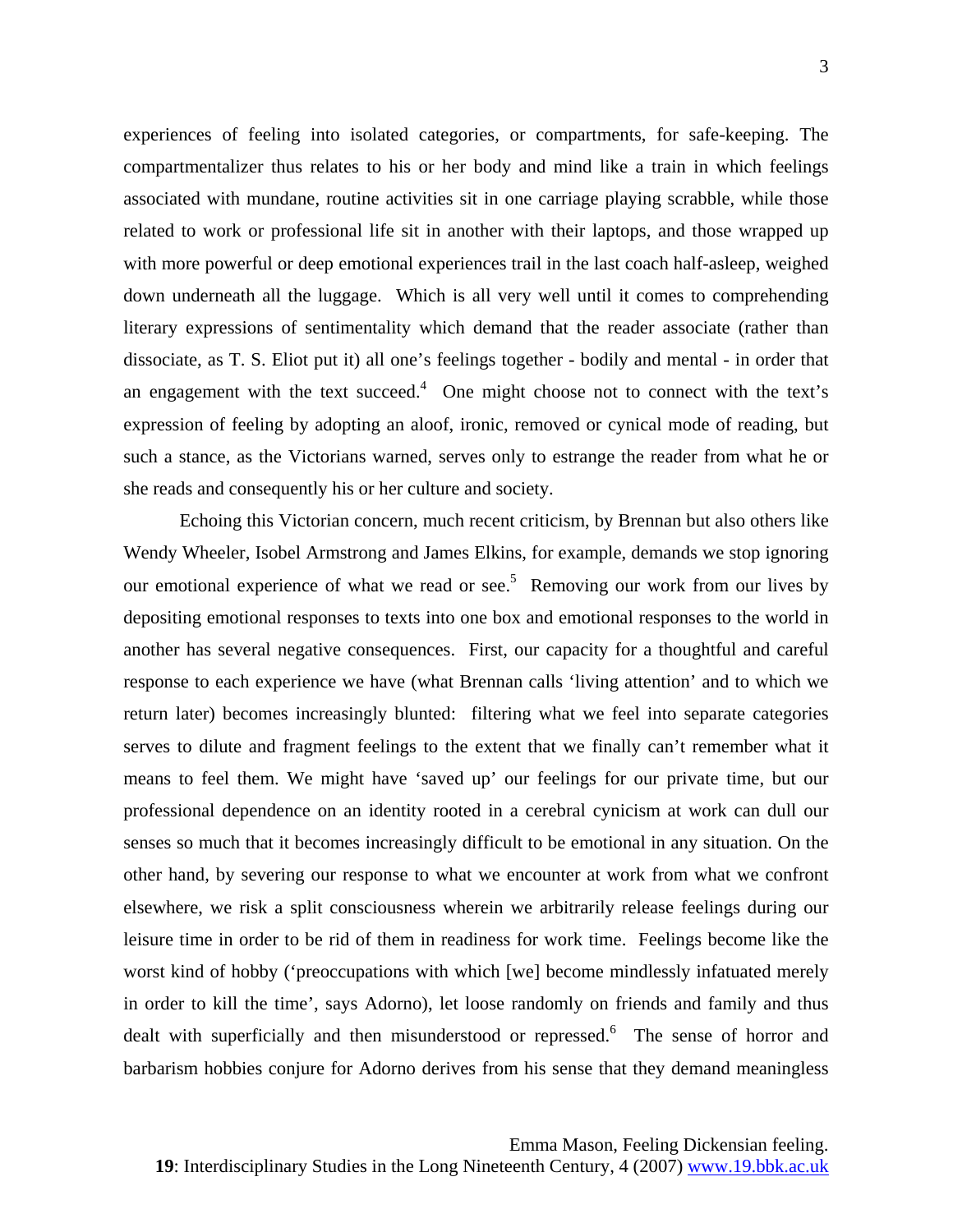and empty pursuit: so too can feelings, unattended and uncared for, become fuel for actions most would regard as inappropriate, immoral or cruel. Adorno's demand that we become emotionally committed to everything we do, achieving them with 'all [our] attention' as 'part and parcel' of our lives, is to reject the kind of neutrality from which (political) extremes, like capitalism or fascism, might emerge. The purpose of respecting feeling as the props of contemplation and reflection is also to stress their significance as our best tool with which to approach texts, as well as personal experience. Whatever the outcome of our feelings, and however we might read that outcome from any number of subject positions, is besides the point if we have failed to value their impact on the way we read and write.

Wendy Wheeler also points out the problematic effects of dissociative behaviour in *A New Modernity* (1999), arguing that our current position as subjects freed from tradition and superstition imposes upon us a sense of rootlessness and alienation.<sup>[7](#page-18-5)</sup> 'Uncushioned' from the effects of modernity by our refusal and/or inability to engage emotionally, we become stuck in our own rationalism, freed from the illusion and enchantment once promised by tradition, superstition, magic and religion. As Wheeler argues, this Enlightenment liberation into reason demands '"rationalist" and "individualist" responses' to the world which force a condition of 'inner splitting and self-persecution.'<sup>[8](#page-18-6)</sup> Where thinkers like Leibniz and Shaftesbury insisted that, while creation was made up of individuals, these individuals were ultimately bound to each other as an expression of 'the whole,' our own culture atomizes communities into narcissistic units intent on personal progress and production.<sup>[9](#page-18-7)</sup> Our feelings consequently become self-directed and where they seem unreasonable or impolite (anger or aggression, for example), they are repressed by our ego-driven concept of who we are as potentially dangerous to private achievement. Yet as Freud indicated, while our conscious thought locks out feeling it suspects to be 'bad,' our unconscious still registers it, producing an intense feeling of guilt which causes us to withdraw from the community that should provide an antidote to the bad feeling in the first place. Enlightenment models of community and family in particular lack the affectivity necessary to make them work, and so destroy the very idea of the human that enables humanism to function as an alternative to faith or belief. Ignoring affective life stops the individual from responding to the world through a process of emotional identification (what Wheeler calls 'practical love') resulting in the triumph of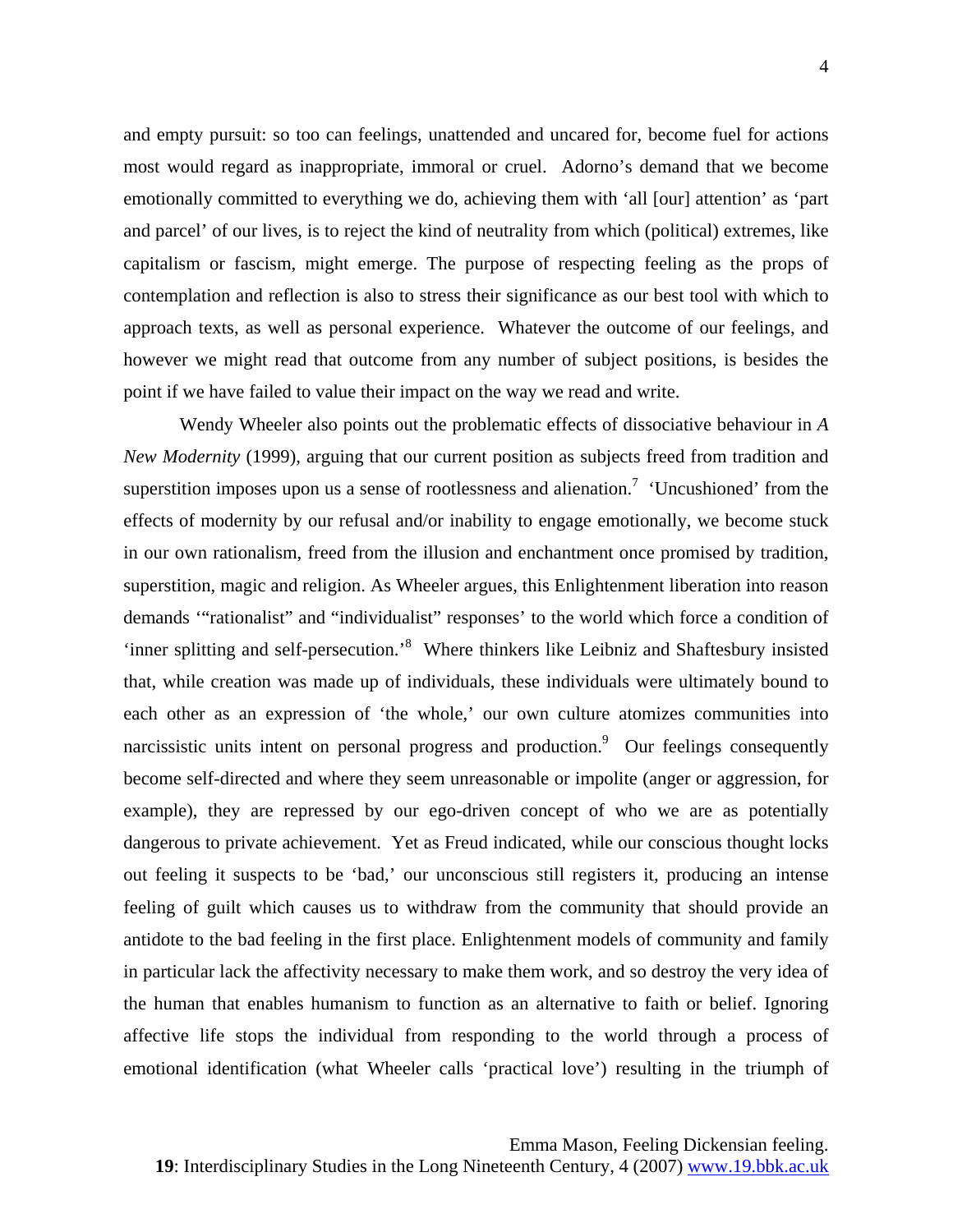reason in decision-making at the expense of compassion.<sup>10</sup> Worse still, because modernity encourages a non-affective response to the present world, it is likely that we will also have a non-affective response to the past, making it near impossible to recognize sentimentality in texts.

One field that has fully embraced the urgency of rethinking human feeling is neurobiology, intimating as it does that the human brain maps its present through its understanding of the past, suggesting that historio-critical reading of texts might contribute to the way we act now.  $11$  Antonio Damasio's work, for example, declares that all human reasoning is always coloured by feeling and to deny this leads to an inaccurate idea of reasoning itself and a false sense of our engagement with experience.<sup>12</sup> Yet the current vogue for compartmentalizing feelings and separating work from 'free time' serves to reinforce certain ways of reading which leave the past in the past. New historicism promised to be literary criticism's hermeneutical saviour, declaring that the historical and political nature of texts had been neglected due to the dominance of formal close reading in the academy. Its key premise is that literary works are shaped by the society which produced them and as such can only be used as 'a basis for the reconstruction of an ideology.<sup>13</sup> A possible difficulty with this approach is that the text always comes to signify through its hidden (ideological) agenda rather than what it might more obviously connote, such as its immaterial or experiential aspects. A feeling can only be experienced in the present by the reader, and so a scene written to evoke feelings in him or her is not concerned with the past, but only in that moment in which the reader emotionally reacts. It is, of course, possible to analyse the way in which certain ideologies in the past have been upheld by feeling.<sup>14</sup> Imperialism, for example, as Edward Said argues, is reliant on feelings of grandeur and providence, exemplified in a character like Dickens' Dombey.<sup>15</sup> Yet new historicism seems deliberately to unmask all metaphysical representations - such as that of sentimentalism - and in doing so, reveal some kind of displaced history that lies beneath it. A Greenblatt or a Liu may choose to explore their own authorly feelings by communing with a dead past, but they often strip the text itself of its emotional meanings.[16](#page-18-14) An event like the death of little Nell, for example, becomes nothing more than a code to be cracked, the new historicist committed to translating the meaning of that scene into another, apparently less allusive form, showing what the text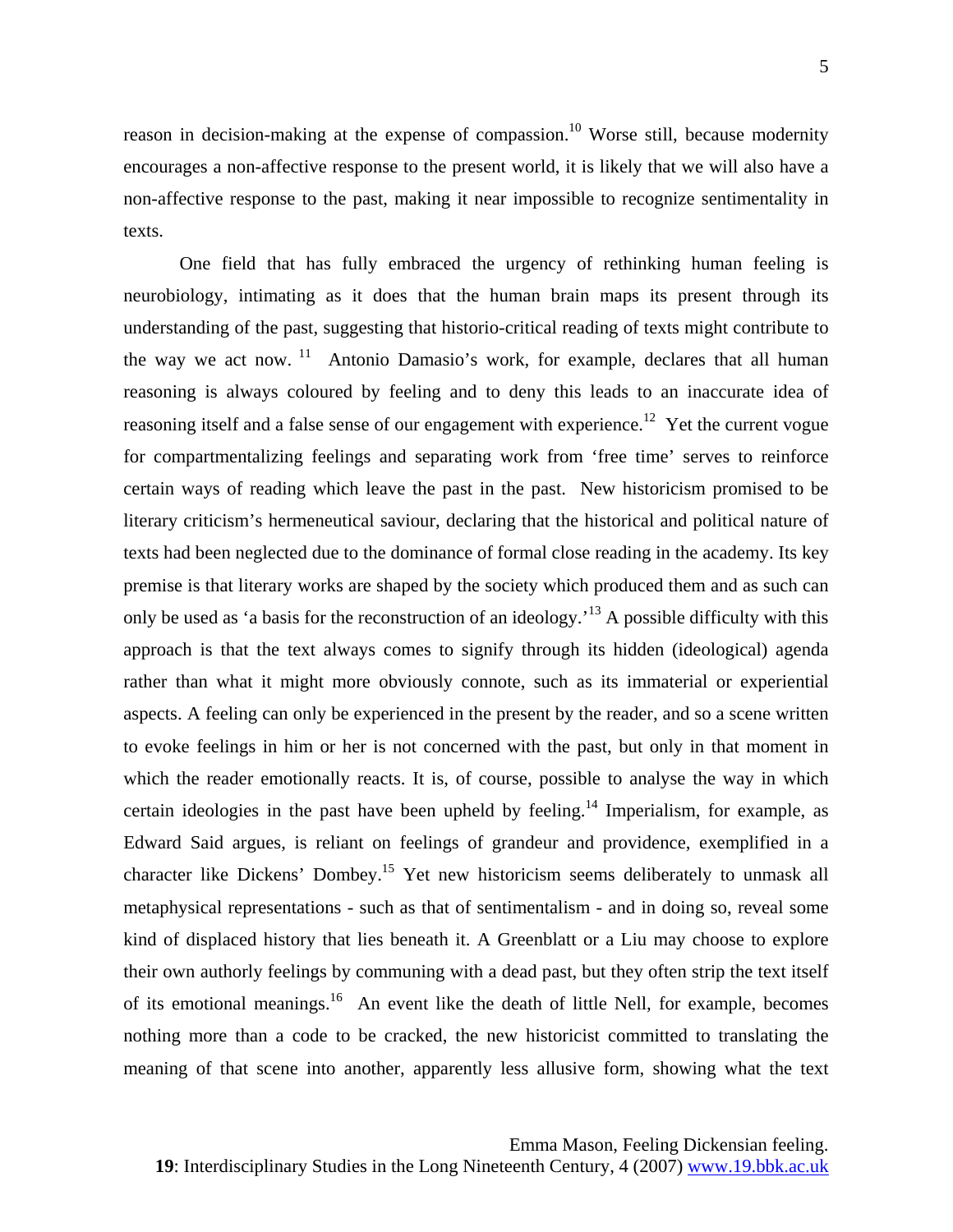'really' - that is, ideologically - means. Sentimentality is then unravelled to reveal a veiled subtextual meaning which the text then becomes: the historical moment is invariably read as the hidden ideological referent of the text. Once we have the 'answer' - the death of little Nell is, for example, about Roman Catholicism, capitalism, fatherhood - the meaning becomes closed and sentiment ceases to be felt. The flaw in predominantly historical readings, then, is that they set up a one-to-one correlation between text and event which squeezes the experience of sentiment out: historicists might be invested in the plurality of the text and offer lots of different readings (the death of little Nell is about doctrine or the economy or parenting) but each reading is bolted into its own circle of meaning and sentiment ignored.

Those critics who do engage with sentimentality are often rendered either prurient, intellectually inept or, as the conservative right often labels the empathetic left, a bit of a 'soft touch.' This dismissal of feeling is again because of the way in which the dominant critical trend invites us all to read sentimentality in texts as an event or marker of something else other than it is (for example, the sappiness of the critic rather than a feeling with which to engage). What Dickens shows us, I think, is that sentimentalism is not a historical event in disguise, but rather a textual hook for our senses, demanding that we read through our senses and feelings rather than our minds and critical faculties. Given our present historical, mindbased intellectual climate, it is no surprise, perhaps, that much recent work on the wider issue of feelings, emotions and sentiments is focused on 'affect,' a word which describes the material effects of feelings in the outside world rather than their experiential qualities and impact on the body as raw sensation. New historicism, for example, reads sentimentality through its ideological impact on the way it is experienced, and the consequent judgements that are made because of it, by both textual characters and living readers. Instead, we might choose to approach feeling on its own terms by using a sense-based methodology that privileges a form of close reading which is intimate and physical (literally 'close'). Before attempting to implement this methodology in a discussion of 'A Christmas Carol,' I'd like to discuss the work of the late Teresa Brennan, who avoids the mechanical trap of affect to embrace the more sensitive idea of attentive feeling.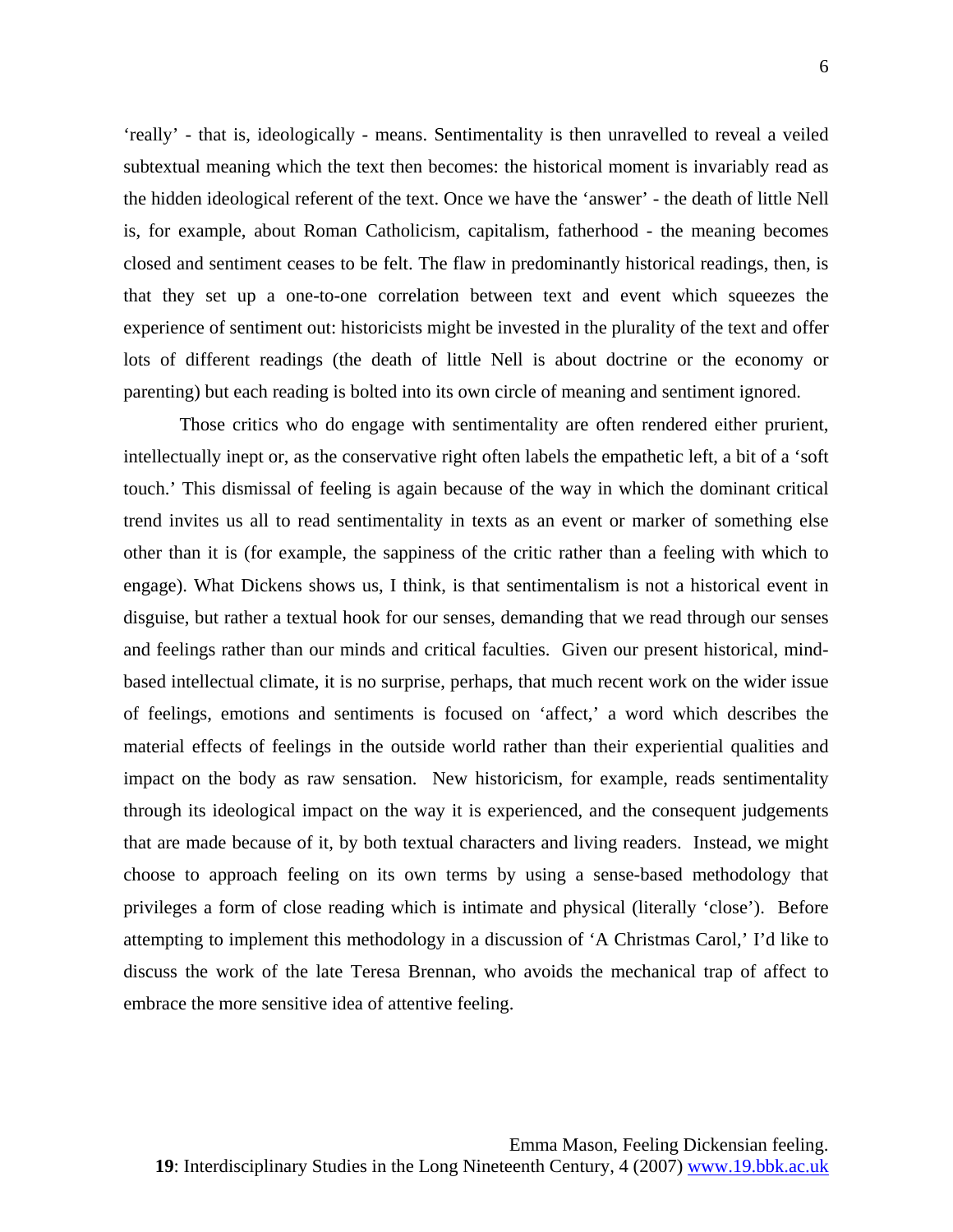## II

In *The Transmission of Affect* (2004), Brennan addresses our modern inability to discuss or articulate feelings in a raw way: we can only defer them onto external identities or objects that seem to signify, or make 'distinct,' as Bourdieu would have it, the feelings we think we have.<sup>17</sup> Where she differs from Bourdieu, however, is in her emphasis on our failure to feel what we feel, choosing as we do to feel instead in accordance with cultural norms and ideological givens rather than those swings that occur physiologically within our bodies. Ideologically-driven feeling ignores personal experience of or reflection on the world and blocks those raw sensations that can give us information about whether a state is painful or pleasurable, bad or good. We work out whether a feeling is bad or good, Brennan argues, by remembering the 'good feelings of living' we have already individually undergone: we can only willingly do or feel bad things by rationalizing them intellectually and distancing them from our emotional being.

Brennan suggests that this unwillingness to feel our own emotions, and thus to be able to read those of others, is a relatively new phenomenon: up until the end of the seventeenth century, she suggests, it was generally understood that humans physically projected and introjected feelings back and forth between each other. Feelings were perceived to be like affective radio waves, what we now call 'pheromones,' pollen-like chemicals that move from our bodies into the atmosphere and which are then absorbed by others through smell or touch. The consumption of such pheromones physiologically affects our nervous systems because the process causes the secretion of hormones which change how we feel. We 'catch' affects as if they are contagious: they infect our bodies and so shift our gut reaction to and reception of the world.<sup>18</sup> The Enlightenment, however, focused as it was on the imagination and thought, destroyed our awareness of this process by imposing a closed, bounded idea of the self anchored in the mind. David Hume and Adam Smith, for example, both suggested that human feeling is provoked by the thought of another's situation and feelings, rather than the introjection of them into our bodies. Trapped within the mind, feelings are prevented from travelling out beyond the self, causing the subject to lose touch with what it means to physically feel. The body's loss of the memory of its porous aspect means that feelings are shut away inside the body, disabling our experience of our own feelings and those of others.<sup>19</sup>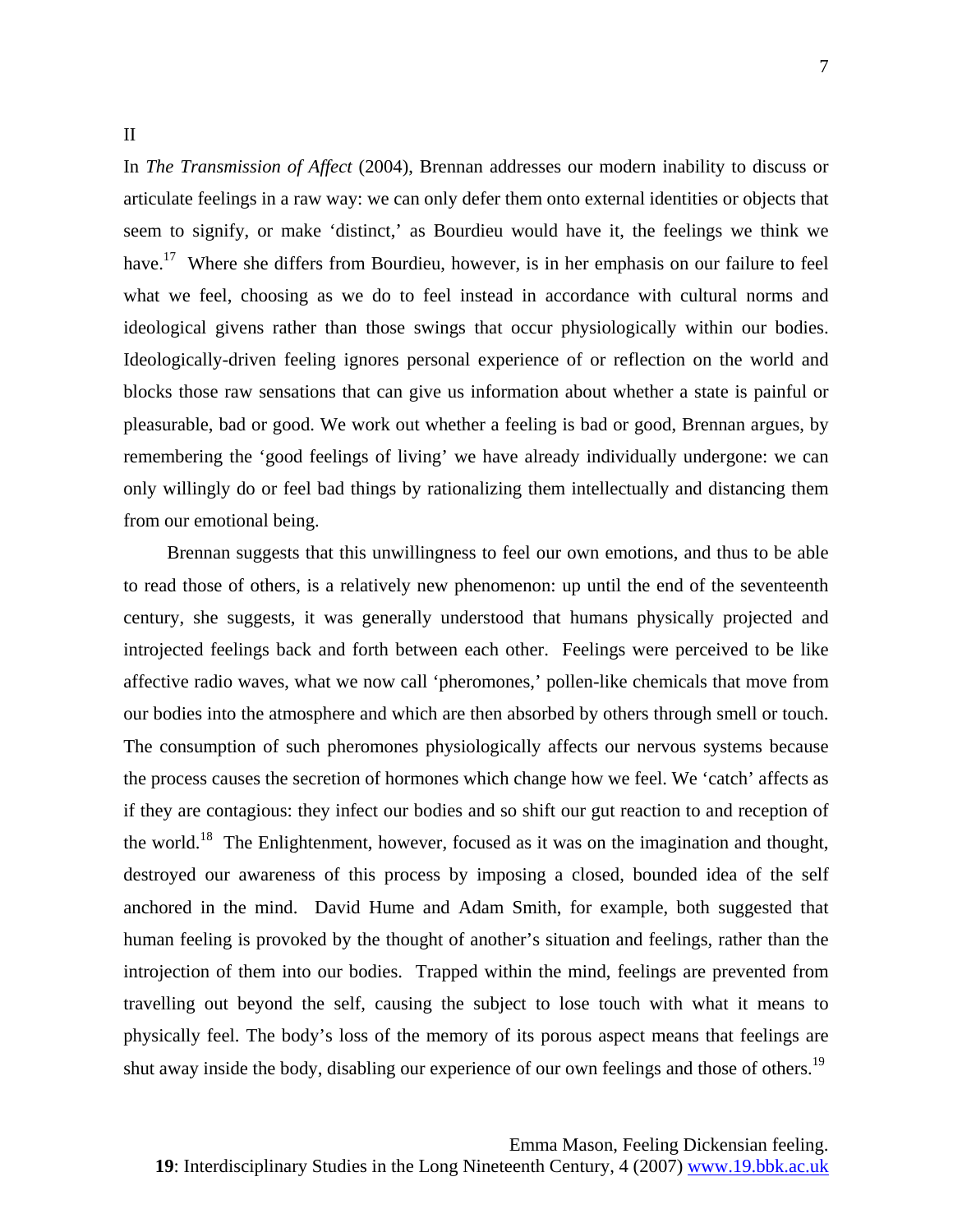Our current reception of other people's feelings, then, is unconscious, in that we are sealed off from them emotionally and biologically: Brennan calls this 'spiritual arteriosclerosis' - a state in which our hearts become blocked up - preventing us from receiving the feelings we individually experience and the feelings transmitted by others. This is presumably why individuals do things which make them miserable or validate actions which are emotionally unhealthy: cut off from our feelings, we don't feel this pain, but instead allow our inner selves to be consistently eroded until we break down. Like Georg Simmel's 'metropolitan man,' we attempt to protect ourselves against this meltdown by valuing the 'head instead of [the] heart,' the former a shield against what Simmel describes as 'the threatening currents' of the city which undertake to 'uproot him.'<sup>20</sup> Continually bombarded by the 'onrushing impressions' of the city, metropolitan man becomes over stimulated and his nervous system collapses, rendering him unable to react to 'new sensations with the appropriate energy.<sup> $21$ </sup> He convinces himself that his strong intellect, objective ability and propensity for a 'matter-of-fact attitude' to people and the world will grant him a freedom from the restrictions of the slower, intimate and emotionally dependent relations found within the small town or rural areas.<sup>22</sup> Yet for Simmel, this freedom consists only of reciprocal reserve and mutual indifference, leaving the self able to register, if not feel or deal with, sensations of emptiness and worthlessness. On the other hand, the 'small-town man' he so despises is that which might restore this self, the 'rhythm of life and sensory mental imagery' flowing 'more slowly, more habitually, and more evenly' and resting on 'deeply felt and emotional relationships.<sup>23</sup> Such a measured and subjectively responsive way of life, regardless of where geographically it is lived, allows for the model of discernment Brennan favours, one which doubts the mind and allows judgements to re-register in the body as feelings.

By mind, Brennan does not mean thought but instead the ego, the vulnerable and insecure part of us which feels always under threat and so seeks constant reassurance. If a feeling is the body's reaction to the mind, then the body is continually receiving a message of fear and threat from the ego, one ultimately rooted in the fear of death and annihilation. The ego always thinks death is imminent and so defends itself by identifying with external things which seem to offer it stability: possessions, social status, relationships, belief systems,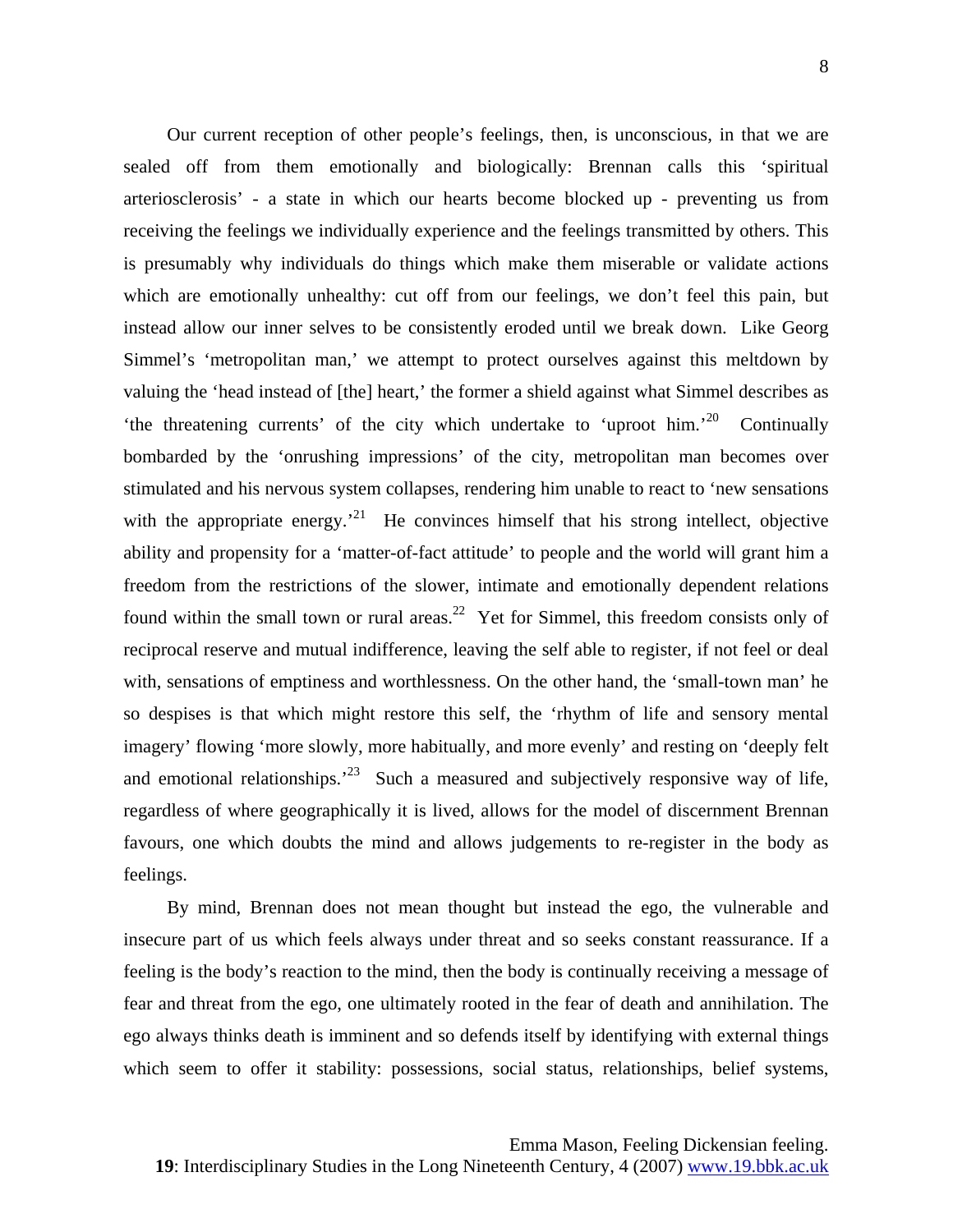political, racial, religious, sexual and other collective identifications. As Brennan argues, the ego is nothing more than a constellation of attitudes, judgements and identifications which are shaped and formed ideologically. Identification with the mind and the ego over a position of sensory experience in the present moment creates aggressive boundaries between us and the other and leaves us constantly in a state of unease. So, when one judges, one is possessed by the ego and consequently ideology, a state one can be loosened (if never fully liberated) from by reading the world, the other and texts through feeling rather than the mind.

 Brennan calls this reading process 'discernment,' one wherein analytical attitudes pass from a state of judgement into a state of cognitive reflection that works through our senses rather than our minds. Egoic judgement is fuelled by ideology; emotional discernment works through the senses - hearing, tasting, touching, smelling and seeing - finally registering in us as a feeling. That feeling might be fleeting and temporary, as experiences received through the senses usually are, but in being so it reflects the state humans should aspire to, one of emotional immediacy rather than (false) security. We communicate our sensory feelings by naming them and then comparing them to feelings experienced in the past, a process Brennan calls 'the comparison of memories.' When the ego is in control, we summon up how we feel by comparing ourselves to external ideas and other people. When the feelings are in control, we work out what we feel by comparing that feeling to our own memories of feelings we have previously experienced, a process Brennan calls 'living attention,' or concentration. Judgement always works against this: 'The more one lives in the emotional world of judging or being judged the more the affects disrupt concentration or the process of sustaining attention.<sup> $24$ </sup> The ego is always focused on its own ends and judgemental structure and so cannot attend in a receptive way. Living attention, on the other hand, can only grow in climates of love and hope; we resist negative affections by neutralizing them with love, optimism, and the deployment of living, energetic attention. We literally 'take care' of feelings, our own and those of others, by being both careful and concerned in our perception of them. This attention, or state of being in the present, is for Brennan biologically connected to love, our capacity for awareness, compassion and survival being all based in the same synaptic part of the brain.<sup>25</sup> Beyond this kind of evidence, however, Brennan insists that attention, love and reflection are all linked because they give us emotional and mental focus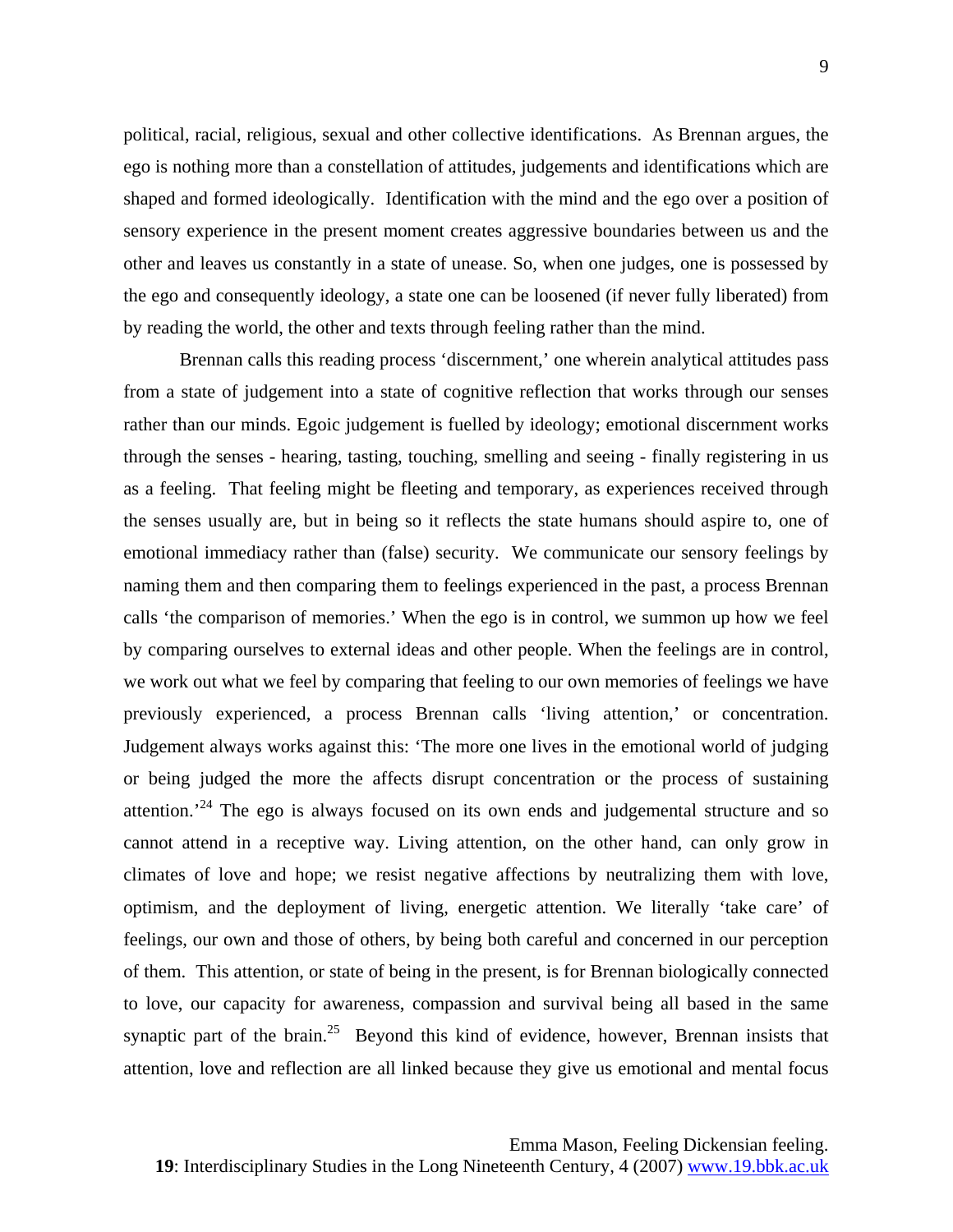and help prevent those judgements, on ourselves and others, that do us so much harm.

## III

Literary critics, one might argue, are in an ideal position in which to practice living attention through their engagement with texts. Current methodological trends such as new historicism might invite us to judge texts as ideological signs, but this process is one that approves egoic interpretation and privileges affective, rather than sense-based responses. In the light of Brennan's argument, I think we can only dismiss sentiment if we judge it rather than discerning it. My final argument here is that Dickens proposes a way of reading parallel to Brennan's living attention, encouraging readers to suspend their egos and read through feeling. The ego is always dependent on the idea that activity is mindless when it is not directed from the standpoint of self-interest, which means that the ego's interpretations are always tendentious; the ego-driven interpretation of the death of little Nell cannot see it beyond a particular viewpoint based on the censorship of other readings. Whereas if we read the death of little Nell through our senses, we can be more receptive to its sentimental expression. What Orwell called his 'unnecessary detail' is in fact vital to our reading of Dickens through the senses. Dickens builds Nell's death scene by stressing the heat of the 'dull, red' fire in her room, the smell of the 'embers,' the sound of her 'terrible low cry' and attendant 'sounds of grief and mourning,' the refusal of the birds to taste food in her absence, the touch of her old clothes, the sight of her stillness.<sup>26</sup> Certainly Dickens' contemporary readers were moved by such attention and transmitted their consequent feelings between each as Brennan claims humans can. Early in February 1841, for example, crowds gathered on the quaysides of Boston and New York anxious to learn whether little Nell had died in the latest monthly instalment. Those on board ships coming from England called out to those on shore to reveal her fate and whole crowds convulsed into tears, a collective outpouring of feeling spurred not by the novel's historical detail but by its sentiment. We might choose to historicize their emotional reaction, just as modern commentators endlessly do so when they judge and then censure the nation's demonstrative responses to events like the death of Princess Diana or 9/11. But for Brennan, and I think for Dickens, such judgement would be to fall back in to the ego's demands that we produce something quantifiable from what we feel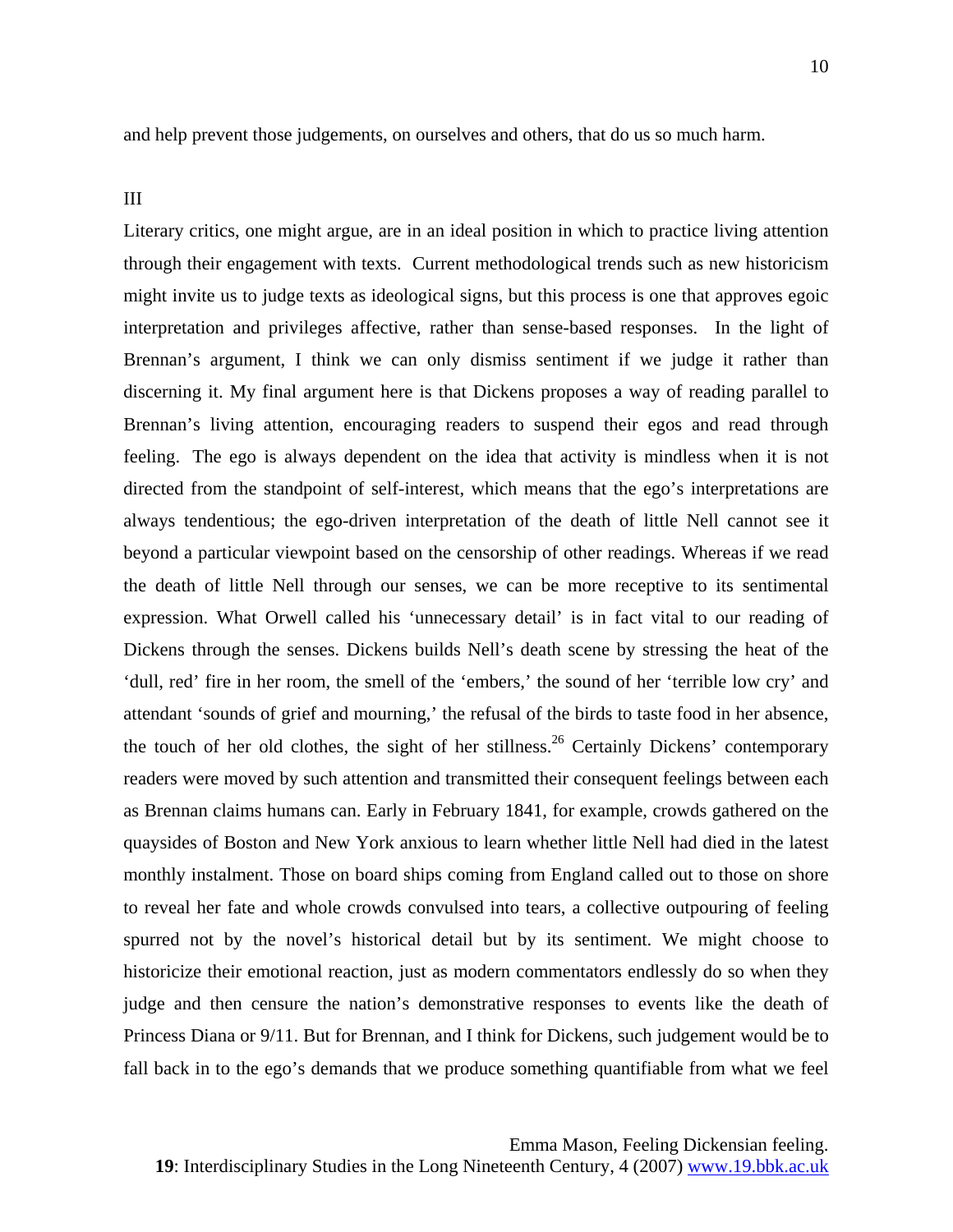rather than just undergo the process of feeling.

Dickens was the target of much twentieth-century critique of literary feeling or sentimentality, and he remains popular within Victorian studies partly because of his transformation into a commentator on everything from the law to the railways. While we rarely tolerate the sentimental Dickens today, such intolerance is annually frozen each Christmas. Festively suspended from our analytical selves, we are able to temporarily applaud Dickens' representations of kindness, generosity, belief in human dignity and so on, aspects of his fiction for which we damn him the rest of the year round.<sup>27</sup> We like Dickens at this time of year because, as Ruskin noted: 'His Christmas meant mistle-toe and pudding - neither resurrection from the dead, nor rising of new stars, nor teaching of wise men, nor shepherds,' a Dickensian elevation of feeling over knowledge or intellect.<sup>28</sup> 'A Christmas Carol' might even be read as a cautionary tale against investing in reason and rationality, Scrooge a veritable metropolitan man, edging 'his way along the crowded paths of life, warning all human sympathy to keep its distance' and wallowing in his difference from the naïve company imposed on him.<sup>29</sup> "It's enough for a man to understand his own business," Scrooge growls when asked to contribute to a Christmas fund for the poor, '"and not to interfere with other people's. Mine occupies me constantly,"' an echo of 'the brevity and scarcity of the interhuman contacts granted to the metropolitan man'  $(39)$ <sup>30</sup> After reluctantly releasing Bob Cratchit from his duties on Christmas day (his inference that he is "'ill-used'" paying Bob a "'day's wages for no work'" is if nothing else logical), Scrooge returns home to encounter a domestic space devoid of feeling (40). His rooms are 'dark' and barren, and their inhuman feel is stressed by the pointed mutation of the door's knocker into Jacob Marley's face marking as it does the beginning of Scrooge's humanisation and education in feeling (41). This process begins by introducing Scrooge to negative feelings: fear (he double-locks himself in after the door knocker incident); discomfort (he extracts 'the least sensation of warmth' from the 'handful of fuel' burning in his fireplace); frustration ('"Humbug!'" he says); and horror (at the appearance of Marley's chain-dragging ghost) (43).

That Marley is a warning of what an unfeeling Scrooge might become is reiterated by his ghostly lack of bowels, a part of the body commonly thought to house the emotions.<sup>31</sup> Yet even when confronted with this sign, Scrooge resists all sentimentality, distrusting his senses,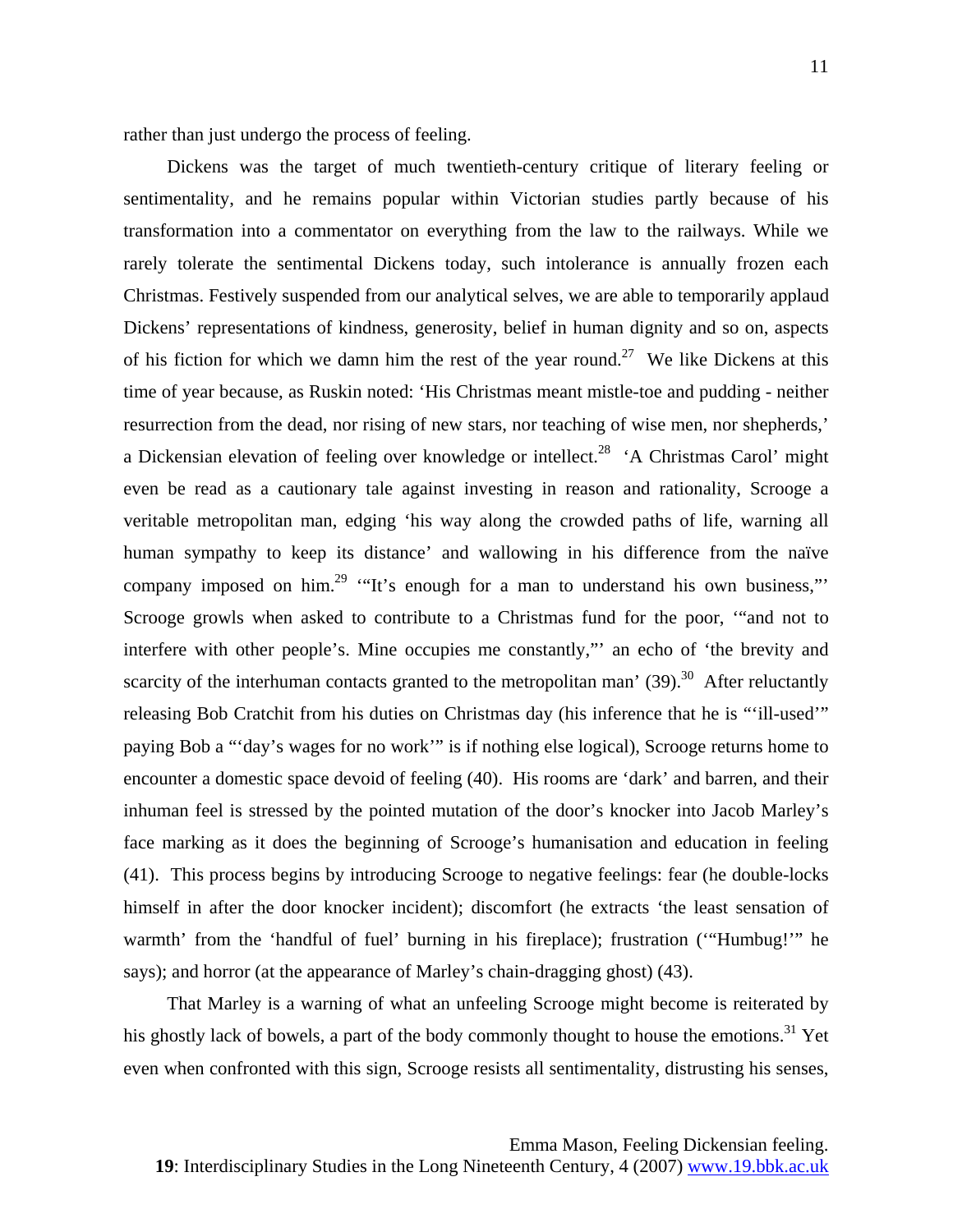and, like a good new historicist, longing for material evidence of the ghost and reading his feelings as anything other than feelings:

'You don't believe in me,' observed the Ghost.

'I don't,' said Scrooge.

'What evidence would you have of my reality, beyond that of your senses?'

'I don't know,' said Scrooge.

'Why do you doubt your senses?'

'Because,' said Scrooge, 'a little thing affects them. A slight disorder of the stomach makes them cheats. You may be an undigested bit of beef, a blot of mustard, a crumb of cheese, a fragment of an underdone potato.' (45)

Desperate to 'distract[ ] his own attention,' and keep 'down his terror,' Scrooge deflects Marley's 'infernal' affects, desperate to materialize his emotional reaction as an iffy snack. Unable to 'feel,' Scrooge is brutally woken into feeling by the Ghost's shaking of his chains 'with such a dismal and appalling noise, that Scrooge held on tight to his chair, to save himself from falling in a swoon' (47). Even as Scrooge begs his one-time partner to "Speak comfort to me, Jacob,"' his capacity for reassurance is limited as the Ghost iterates, declaring that good feeling '"comes from other regions, Ebenezer'" to which, in Scrooge's current '"worldly" mindset, he is barred (48). The tragedy of Marley's situation is that such regions are eternally prohibited to him, and he exits the scene into a mist of lamenting fellow phantoms, all desperate to redeem themselves through good actions but stripped of 'the power' to do so (52). His fatal focus on trade in mortal life allows Marley to now see that the real business of existence is feeling, 'mercy, forbearance, and benevolence' (49). For a materialist like Scrooge, however, feeling is literally exhausting and his encounter with such sensations ends the first part of the story as he falls asleep, drained by 'the emotion he had undergone' (52).

Clinging to his materialist outlook, Scrooge vainly attempts to decipher his experience with Marley by reasoning it out, a tactic Dickens parodies by repeating the word 'thought' to convey the emptiness of such an approach: 'Scrooge went to bed again, and thought, and thought, and thought it over and over and over, and could make nothing of it' (54). Yet at the sight of the first spirit, Scrooge allows himself to feel; from that point on he is a different man, his conversion located not in the final chapter when he buys the Cratchits a prize turkey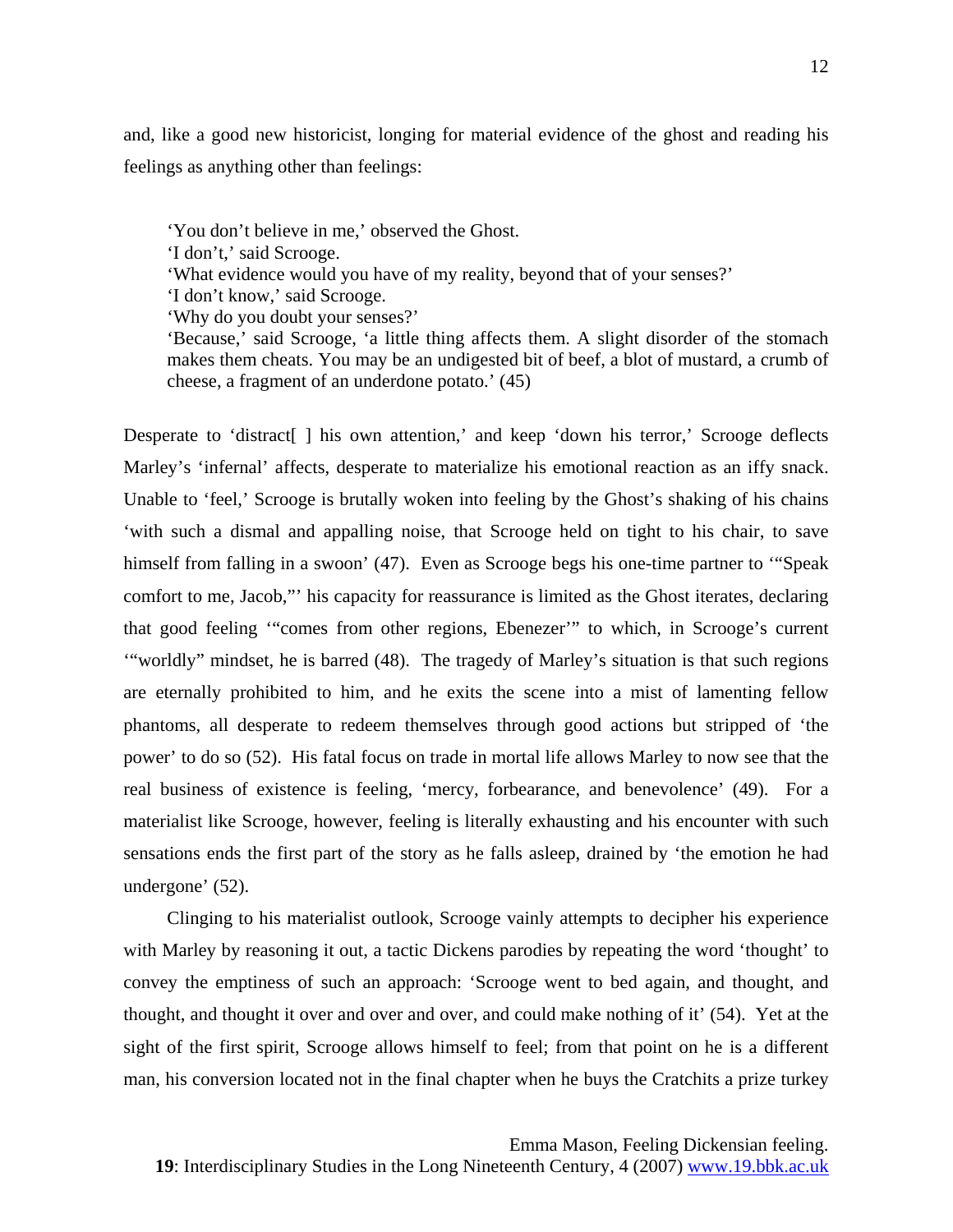or reconciles with his nephew, but here in the second part where he wishes both that he had offered a donation to a Christmas caroller the night before (59) and also been more empathetic towards Bob (64). In New Testament mode, Dickens proposes that any honest engagement with feeling directly leads to a later fulfilment of good actions. The task the spirits are presented with, then, is teaching Scrooge how to respond to the world through his senses, each of them symbolizing a particular form of good feeling: gentleness and compassion (the Ghost of Christmas Past); joy and cheerfulness (the Ghost of Christmas Present); and an albeit spooky kindness (the Ghost of Christmas Yet to Come).<sup>[32](#page-18-9)</sup>

The first spirit begins the process by attempting to diffuse Scrooge's metropolitan nature. It is only when the 'city had entirely vanished' that Scrooge is able to engage with the detail of the rural world of his childhood, 'every gate, and post, and tree' with its 'bridge, its church, and winding river' (57). His 'heightened and excited' awareness of everything around him in this environment unlocks his capacity for sentimentality and living attention. During the vision of the Fezziwigs' dance, for example, he engages with positive feeling through recollecting it (Brennan's 'the comparison of memories'), embracing his past, sentimental self and shedding his current unfeeling one: 'Scrooge had acted like a man out of wits. His heart and soul were in the scene, and with his former self' (64). As readers, we too are invited to feel warmth at the 'vast substantial smile' of Mrs Fezziwig, her 'beaming and lovable' daughters and the overriding happiness of the Christmas scene and it is now Scrooge that reminds us not to try and materially account for what drives such feeling. Fezziwig's power to spread such joy, Scrooge admits, 'lies in words and looks; in things so slight and insignificant that it is impossible to add and count 'em up' (64).

The remaining chapters serve to underline Scrooge's new belief that he must trust his 'own feeling,' as his former lover, Belle, reminds him, and encourage others to do the same (66). Dickens reinforces and then enables this by presenting scenes which encompass good feeling through appealing sensual detail, and events which summon negative feeling through grim, almost repellent statements. For example, the Ghost of Christmas Present offers Scrooge a vision of the Cratchits' Christmas meal so detailed that it runs as one of the tale's longest narratives, cataloguing as it does each member of the family, their idiosyncrasies and the preparation of their food. Each aspect of the meal is described carefully, the hot gin and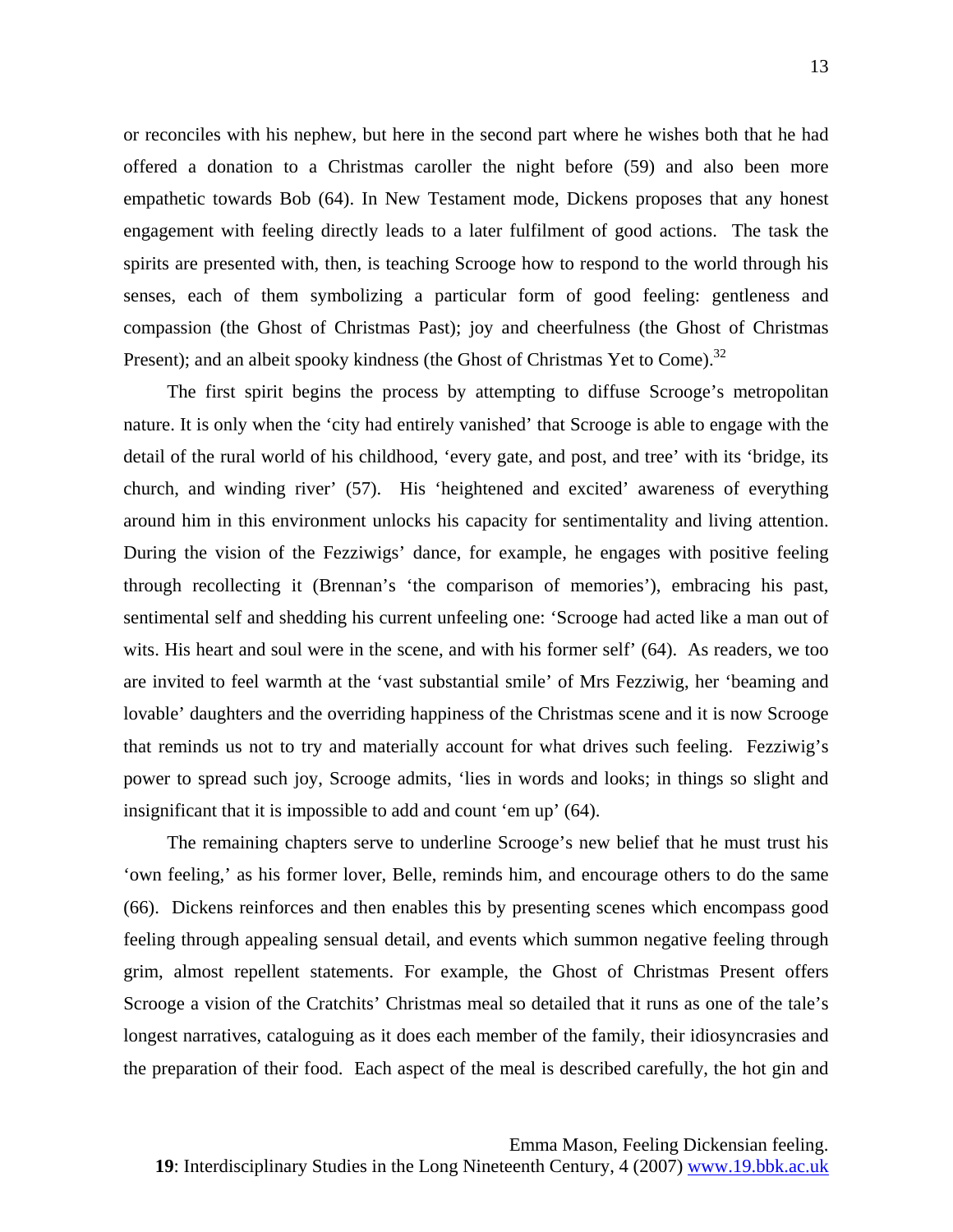lemon drink, the 'hissing hot' gravy, the vigorously mashed potatoes, the tenderness of the goose, and a pudding which is depicted not only through its smell, but with reference to its cooking pot, its wrapping and its shape and size until it stands 'blazing in half of half-aquartern of ignited brandy, and bedight with Christmas holly stuck into the top' (80-81). By contrast, the Ghost of Christmas Yet to Come presents Scrooge with an apparition of an illicit pawnbroker ready to trade the possessions of the deceased that is so sensually violent that the reader is almost forced to stop reading. Arriving at the 'den of infamous resort,' Scrooge has passed through a London deemed 'foul and narrow; the shops and houses wretched; the people half-naked, drunken, slipshod, ugly. Alleys and archways, like so many cesspools, disgorged their offences of smell, and dirt, and life, upon the straggling streets; and the whole quarter reeked with crime, with filth, and misery' (98). Linguistically as intense as the description of the Cratchit meal, the detail of this episode emotionally reflects the internal state in which Scrooge began his adventure and the reader is reminded of how considerable, and imperative, his about-turn has been.

Certainly Mrs Cratchit refuses to forget Scrooge's 'odious, stingy, hard, unfeeling' self, even after Tiny Tim has declared his redemptive 'God Bless us every one!' (82-83). Reinforcing the fragility of sentimentality by invoking Scrooge's rather quick turn from bad to good feeling, Dickens suggests that Scrooge has further to go in his transformation. He is still a materially wealthy metropolitan man at this point in the narrative, and must learn to exchange physical riches for inner feeling. As Fred announces: '"His wealth is of no use to him. He don't do any good with it. He don't make himself comfortable with it'" (87), a statement which almost directly foreshadows Simmel's observation that 'it is by no means necessary that the freedom of man be reflected in his emotional life as comfort.<sup>33</sup> It is, of course, Bob that is truly 'comfortable' within the story, his breakdown after visiting Tiny Tim's grave in the last spirit's vision serving only to emphasize his closeness to his son and related intimacy with his living family:

'My little, little child!' cried Bob, 'My little child!'

He broke down all at once. He couldn't help it. If he could have helped it, he and his child would have been farther apart perhaps than they were.

He left the room, and went up stairs into the room above, which was lighted cheerfully, and hung with Christmas. There was a chair set close beside the child, and there were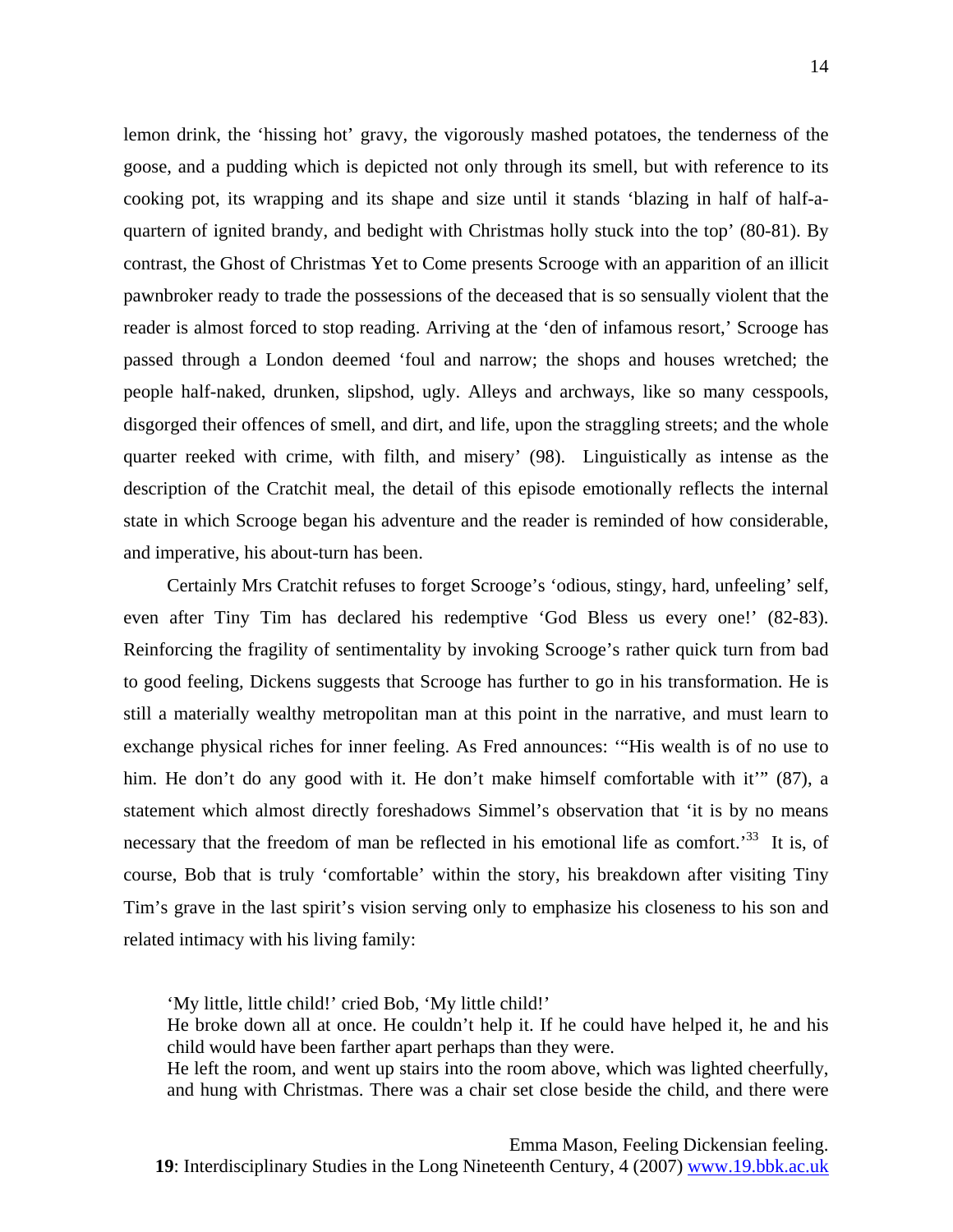signs of some one having been there, lately. Poor Bob sat down in it, and when he had thought a little and composed himself, he kissed the little face. He was reconciled to what had happened, and went down again quite happy. ...

'I am very happy,' said little Bob, 'I am very happy!'

Mrs Cratchit kissed him, his daughters kissed him, the two young Cratchits kissed him, and Peter and himself shook hands. (106-07)

The Cratchits never lose the capacity to feel, whether emotionally (sadness or joy) or physically (they often touch and embrace) and their exchange of affectionate feeling infuses their domestic space with what Wheeler calls practical love and emotional identification. The reader and Scrooge alike come to realize through evocations of love such as this one that it is not death that defeats human feeling, but the human refusal to feel when living; as Dickens' narrator suggests: 'It is not that the hand is heavy and will fall down when released; it is not that the heart and pulse are still; but that the hand WAS open, generous, and true; the heart brave, warm, and tender' (102). Scrooge's release into feeling not only allows him a transformed selfhood ('"I am as light as a feather, I am as happy as an angel, I am as merry as a school-boy'") but it grants him a new way of reading, and so engaging with, the world (111).

What Scrooge reveals, then, I think, is that the senses are the vehicles for the discernment of feeling, in texts, other people and our entire environment, allowing us to assess situations in a way that is mentally healthier for us than productive analysis. The consequences of Scrooge's final burst of feeling motivate him into philanthropy, church attendance and a renewed emotional connection with his community that he achieves through his sense-based perception. If we too are to read representations of feeling and sentiment on their own terms, rather than to egoically translate them into something else, we might sometimes have to do so without the crutch of history. As Hazlitt claimed, history might provide 'the empty cases in which the affairs of the world are packed,' but 'all that is worth remembering in life' is the feeling and experience of it.<sup>34</sup> Perhaps the best sense-based reading of 'A Christmas Carol' is Brian Henson's *The Muppet Christmas Carol* (1992) which stays famously close to Dickens' text and is narrated by Gonzo the Great (as Dickens), Kermit and Miss Piggy (as the Cratchits) and Fozzie Bear (perfecting the role of 'Fozziwig'). The film is uncompromisingly sentimental, much of it performed as a musical and Scrooge's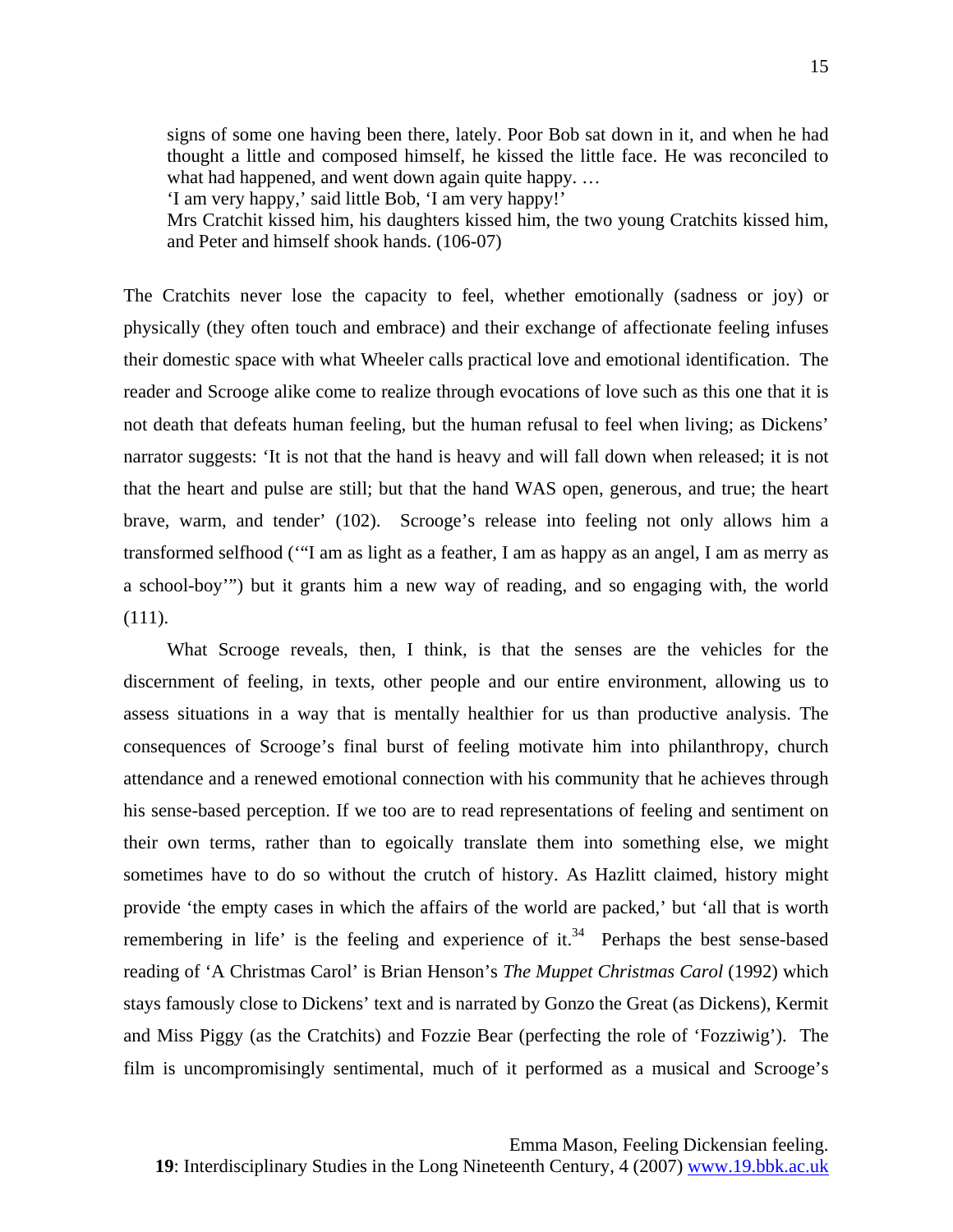(Michael Caine) transformation welcomed by a finale designed only for non-egoic readers happy to celebrate seasonal good will. What would it mean for academics to privilege this good will through a sense-based criticism, and echo Marley's declaration that: '"Mankind was my business. The common welfare was my business, charity, mercy, forbearance, and benevolence, were, all, my business. The dealings of my trade were but a drop of water in the comprehensive ocean of my business!'" (49)?

One way of answering this question is by considering the implications of Marley's statement with regard to our response to our research, our disciplinary communities and our students. In a research culture now heavily influenced by a global and capitalist market place where scholars compete for status, funding and research-time, sense-based reading might help to re-emotionalize the profession. Many of us do read in the contexts of our own homes or shared communities of friends and family, enjoying texts for the feelings within both them and ourselves; and plenty of readers experience Dickens through the emotional content he relays but are perhaps too costive to allow themselves these responses in criticism. A sensebased criticism does not propose we pretend to engage with the text free of context; but it does invite us to acknowledge our affective susceptibility to the temporal immediacy of experience before its subsequent mediation by cultural conventions and contexts which either allow or mediate it in some way as 'event.' Armstrong's work continues to be invaluable in this arena of thinking in part because she embraces the significance of feelings as both an integral aspect of the (currently referred to as neoformalist) reading and writing experience. Her reading of Tennyson's 'The Lady of Shalott' in 'The Victorian Poetry Party,' for instance, is an exemplary piece of sense-based criticism, I think, inviting us to read the poem aloud, and 'then perform it, with the body as dance or tableau, with the voice as song, with the eyes as pictorial/visual representation,' suggesting that readers enact the movements of the handloom weavers, perceive the eroticism of the flashing mirror and discern the icy emptiness of the lady's suicidal journey along the river.<sup>35</sup> Not only can the physiological impact of the poem be accessed by such techniques, but so too can those emotions concurrent with this bodily encounter with the text be slowly felt, affectively restoring those who might otherwise feel detached or removed from the poem.

A central problem with such an approach to texts is that it tends to be a protracted one: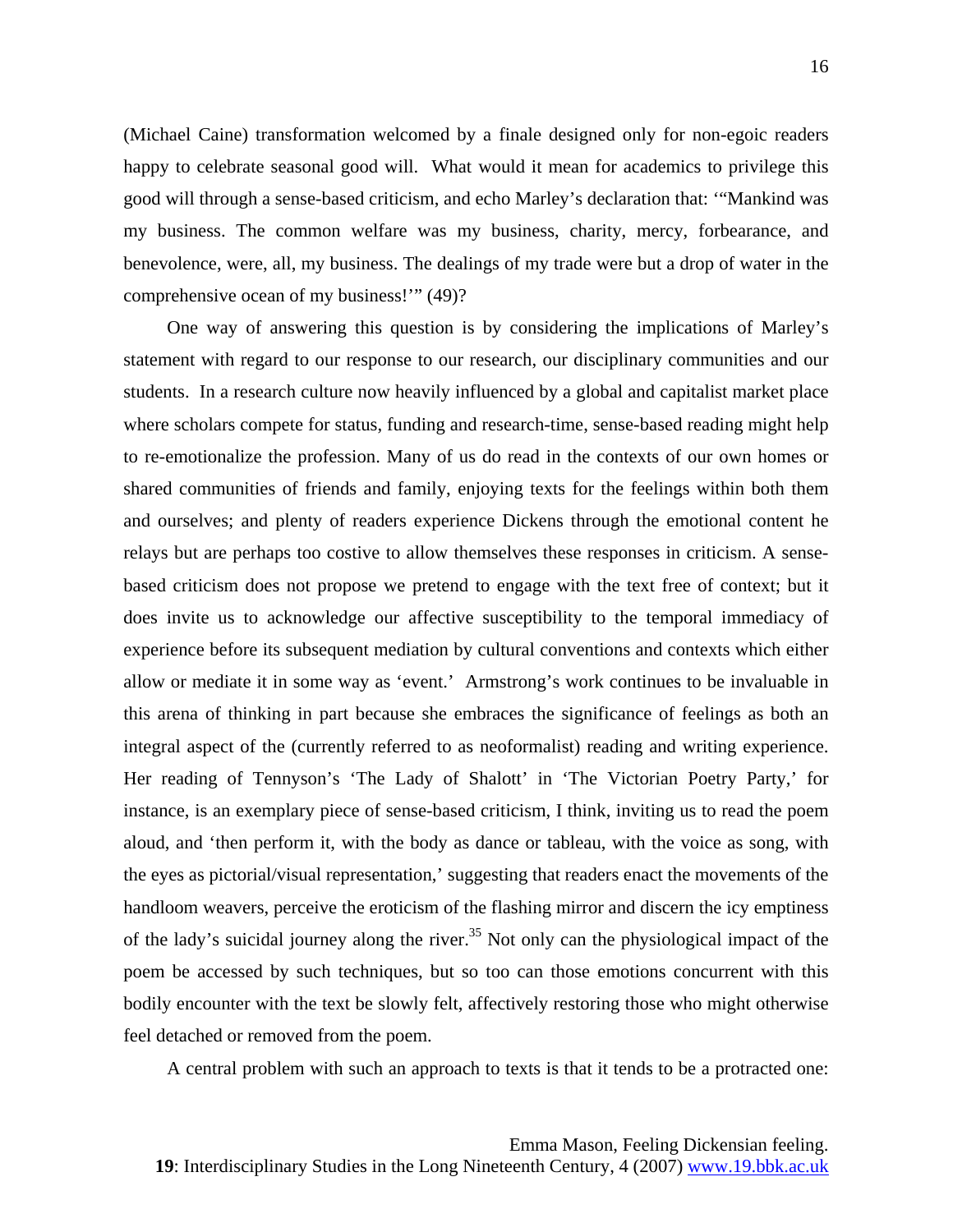our costiveness might be as much to do with time as feelings, a communicatively rich and thus emotionally demanding way of reading at odds with our modern commitment to efficiency and competence (as well as institutional demands). Living attention certainly requires time, and the length of Dickens' novels (but equally the density of Wordsworth's shorter lyrics, for example) demands a unhurried response of a kind many readers may be uncomfortable with: we seem incapable of lingering with feelings, often sliding into the nonfeeling of boredom as a modernist defence against emotive experience. Boredom with elaborated discernment or attention to difficult detail alike is surely part of a modern rush to consume quickly rather than digest steadily, a preference that spills over into an academic profession now at the mercy of statistics and money. We might, then, choose instead to favour modes of reading that refuse to quantify our research as capital to be sold for intellectual profit. Our students too need to develop ways of becoming familiar and comfortable with texts in order that they work from a solid emotional and aesthetic foundation when pursuing their theoretical and historical thinking: they are taught to be suspicious of feeling too soon in their reading careers and then burn out forgetting why they chose to study literature in the first place. To read through feeling is pedagogically and intellectually more stimulating anyway and pulls our attention back to the literary text so that we engage with context from solid emotional ground. As Peter Barry declares, we risk losing the text in our 'fact-finding' missions for frameworks to explain it away, and argue ourselves out of a discipline by emotionally untying ourselves from textuality and finding false solace elsewhere.<sup>[36](#page-18-7)</sup>

## Links

<http://www.jameselkins.com/>

<http://www.journalsonline.tandf.co.uk/link.asp?id=p5w21777h3482237> <http://www.victorianweb.org/authors/dickens/pva/pva305.html> [http://en.wikipedia.org/wiki/The\\_Muppet\\_Christmas\\_Carol](http://en.wikipedia.org/wiki/The_Muppet_Christmas_Carol) [http://muppet.wikia.com/wiki/Charles\\_Dickens\\_%28character%29](http://muppet.wikia.com/wiki/Charles_Dickens_%28character%29) <http://muppet.wikia.com/wiki/Fozziwig> [http://muppet.wikia.com/wiki/Bob\\_Cratchit](http://muppet.wikia.com/wiki/Bob_Cratchit)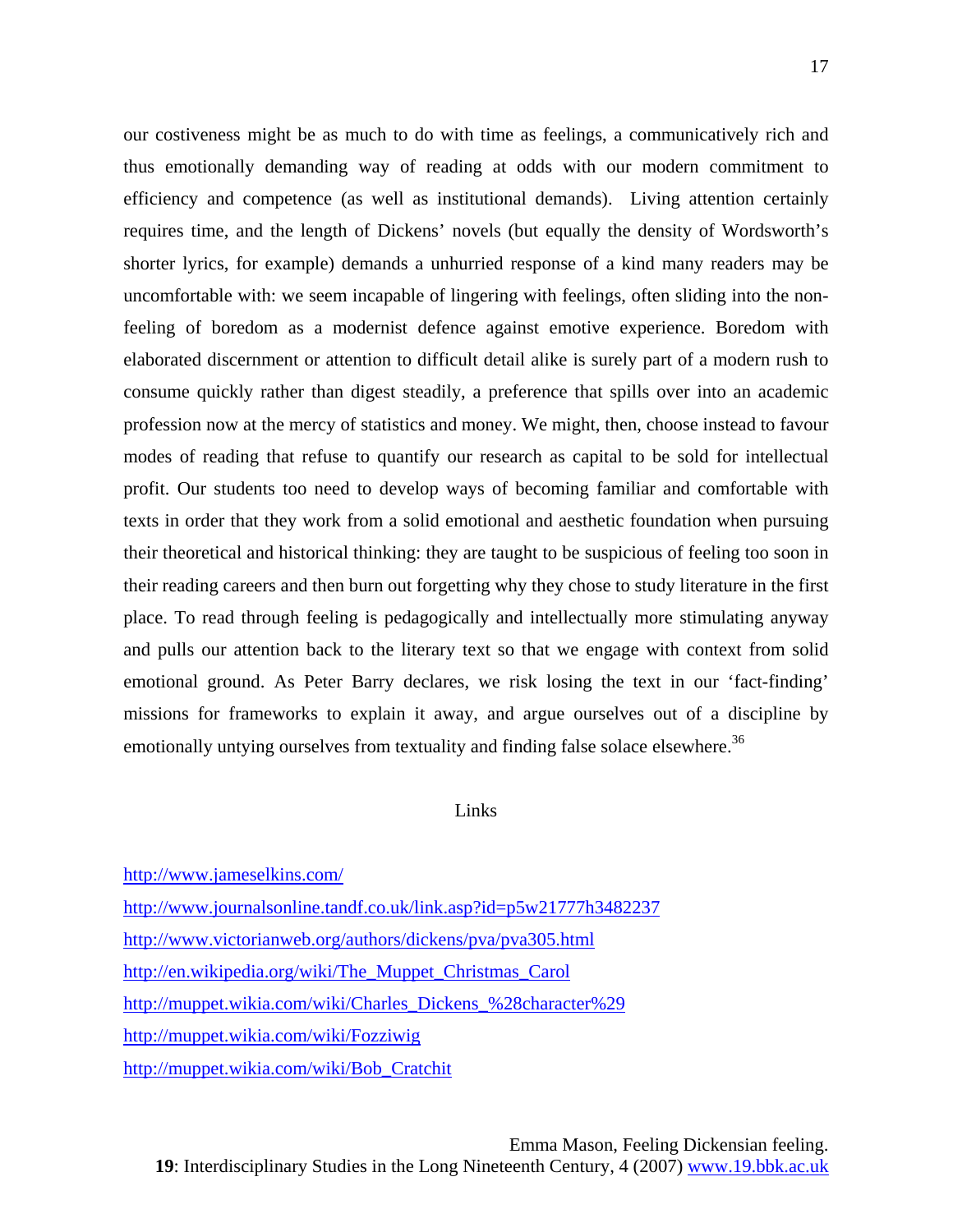[http://muppet.wikia.com/wiki/Tiny\\_Tim\\_Cratchit](http://muppet.wikia.com/wiki/Tiny_Tim_Cratchit) [http://muppet.wikia.com/wiki/Muppet\\_Wiki](http://muppet.wikia.com/wiki/Muppet_Wiki)

<sup>1</sup> *OED* definition.

 $\overline{a}$ 

2 See Aldous Huxley, *Vulgarity in Literature: Digressions from a theme* (London: Chatto and Windus, 1930); and George Orwell, 'Charles Dickens,' *Inside the Whale; and other essays* (London: Gollancz, 1940).

<sup>3</sup> See Philip Allingham, 'Sentimentality: the Victorian Failing,'

6 Theodor Adorno, 'Free Time,' in *The Culture Industry: Selected Essays on Mass Culture*, ed. J. M. Bernstein (London: Routledge, 1991), pp. 187-197 (pp. 188-89, 192).

7 Wendy Wheeler, *A New Modernity: Change in science, literature and politics* (London: Lawrence and Wishart, 1999), p. 1.

<http://www.victorianweb.org/authors/dickens/pva/pva305.html>, accessed 15/12/05.

<sup>4</sup> See T. S. Eliot, 'The Metaphysical Poets,' *Selected Essays* (London: Faber, 1999), pp. 281-291.

<sup>5</sup> See Isobel Armstrong, *The Radical Aesthetic* (London: Blackwell, 2000); James Elkins, *Pictures and Tears: a history of people who have cried in front of paintings* (London: Routledge, 2004); and the discussion of Wheeler below.

<sup>8</sup> Wheeler, *A New Modernity*, p. 3.

<sup>9</sup> Wheeler, *A New Modernity*, p. 12.

<sup>10</sup> Wheeler, *A New Modernity*, p. 156.

<sup>11</sup> Wheeler, *A New Modernity*, 33; and see Gerald Edelman, *Bright Air, Brilliant Fire: On the Matter of the Mind* (London: Penguin, 1994).

<sup>12</sup> See Antonio Damasio, *The Feeling of What Happens: body and emotion in the making of consciousness* (London: Vintage, 2000).

<sup>&</sup>lt;sup>13</sup> Catherine Belsey, *Critical Practice* (London: Methuen, 1980), p. 144; it is notable that Belsey's recent work addresses new historicism's more conservative reaction to European theory, see, for example, 'Historicising New Historicism,' *Icons and Iconoclasts: The Long Seventeenth Century: 1603 to 1714*, Aberdeen University, 2006.

<sup>&</sup>lt;sup>14</sup> See B. L. Crawford, 'Charles Dickens, uncommercial space-time traveller: Dombey and Son and the ethics of history,' *Dickens Quarterly*, 19:4 (2002), 187-219.

<sup>15</sup> See Edward W. Said, *Orientalism* (London: Penguin, 2003).

<sup>16</sup> See, for example, the confessional introduction of Stephen Greenblatt's *Marvelous possessions: the wonder of the New World* (Oxford: Clarendon Press, 1991); and Alan Liu's epilogue on critical self-consciousness in *Wordsworth: the sense of history* (Stanford: Stanford University Press, 1989).

<sup>&</sup>lt;sup>17</sup> See Pierre Bourdieu, *Distinction: a Social Critique of the Judgement of Taste* [1979] (London: Routledge, 2006).